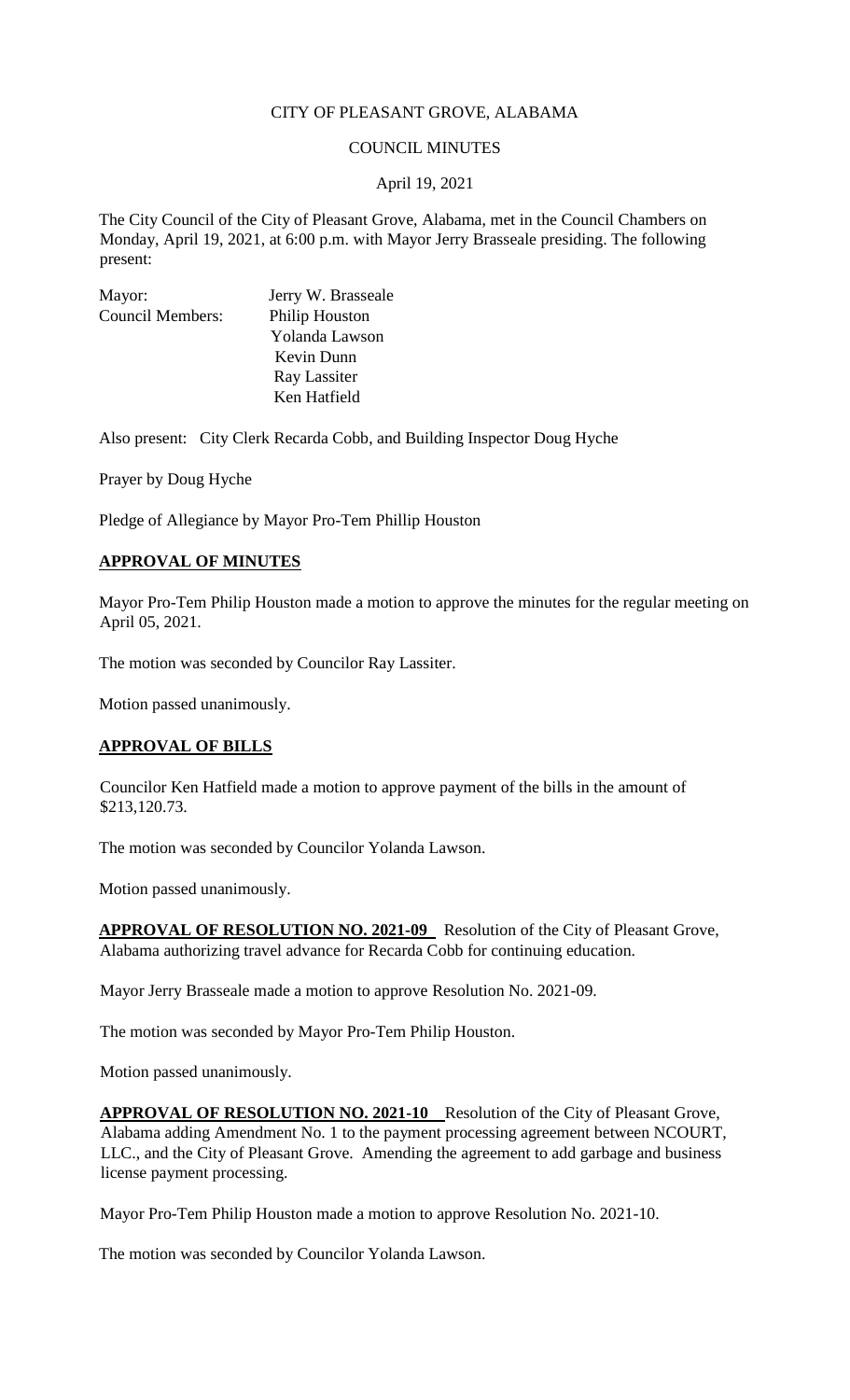Motion passed unanimously.

# **OFFICERS OF THE CITY REPORTS**

Doug Hyche stated that a large number of burned homes in Pleasant Grove are in the process of being demolished. Also, several homes have already been torn down and is in the process of being rebuilt.

Recarda Cobb- None.

# **COMMITTEE REPORTS**

Councilor Kevin Dunn talked about replacing the down electrical poles, asked about what process is used to determine what roads are repaired, and inquired about an update from the State of Alabama on placing a stop sign in a needed location. Doug Hyche stated that the repairing of roads usually depends on the condition and traffic on those particular roads. Attorney J.D. Terry stated that he is communicating with the State concerning the stop sign.

Councilor Dunn also stated that neighbors have been asking about where to dump hazardous waste materials. He informed the neighbors of the advertising being ran by the Jefferson County Health Department concerning disposing of such materials. Lastly, Councilor discussed the streaming of Council meetings, and moving forward with the placing of flashing lights to deter speeding within Pleasant Grove. Attorney J.D. Terry stated that he has submitted a letter to the Jefferson County Commission to consider granting Pleasant Grove authority to place flashing lights on a county road.

Councilor Ray Lassiter stated that he received a complaint from one of the neighbors (Alice Williams) about junk cars on  $9<sup>th</sup>$  street and  $14<sup>th</sup>$  court. Also, Councilor Lassiter asked about the paving of roads in Pleasant Grove. Doug Hyche stated that the engineer should have a plan concerning the paving of roads by next Council meeting.

Councilor Yolanda Lawson asked Doug Hyche to check on debris from trees being cut down on 1401 13<sup>th</sup> Terrace. Also, Councilor stated that the Beautification Board would like to decorate beneath the sign in front of recreation center, and asked about limitations. Doug Hyche said that there were none. Lastly, she inquired about who is responsible for maintaining the grass in front of Pleasant Grove Elementary School. It is severely overgrown. Mayor Jerry Brasseale said that he will talk with Public Works Department concerning the matter.

Mayor Pro-Tem Philip Houston asked Doug Hyche about the bidders for City of Pleasant Grove's road repair. Also, he asked Mr. Hyche to forward the information to the Mayor and Council. Lastly, Mayor Pro-Tem introduced Dian Kennedy, Librarian, and discussed how she is working to modernize the library. Dian Kennedy discussed the activities she has planned for the summer.

Councilor Ken Hatfield stated that he hasn't received any updates from Jefferson County Commission concerning the speeding problem on  $5<sup>th</sup>$  avenue. He's planning on contacting the commission soon to try and expedite the situation. Also, Councilor Hatfield discussed removing trees from the cemetery that are blocking the view of  $5<sup>th</sup>$  avenue.

Mayor Jerry Brasseale - None

# **CITIZENS COMMENTS**

Regina Williams, 1456 5<sup>th</sup> Avenue, inquired about the progress of controlling the speeding problem. Mayor Jerry Brasseale stated that he is waiting on the study being done by the Jefferson County Commission before City of Pleasant Grove moves forward. Mrs. Williams stated that it's unacceptable, and she needs some results. Councilor Yolanda Lawson stated that